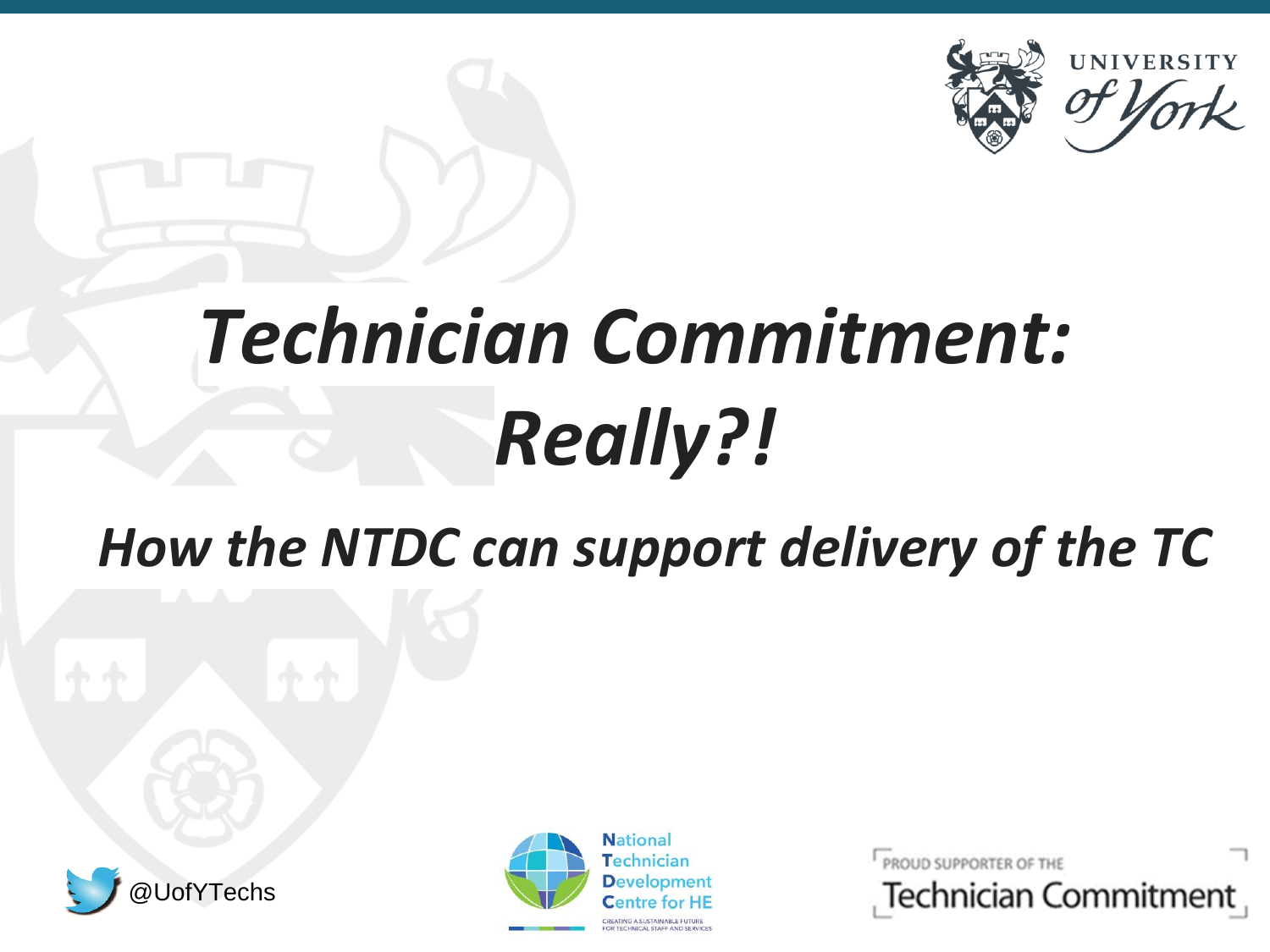

#### **Action Plan & Report**

• Original drivers – career development concerns raised in internal staff survey

| Question | Question                                                                    | All staff positive | <b>Technical</b> | Chemistry       |
|----------|-----------------------------------------------------------------------------|--------------------|------------------|-----------------|
| number   |                                                                             | response           | staff positive   | technical staff |
| 55       | I believe there is a clear career path<br>available to me at the university | 32%                | 15%              | 11%             |

#### **Process**

- Sign-up & self assessment, June 2018
- Action Plan, June 2018 ongoing [38 point action plan in 7 phases]
- TechYork control from operational managers to a committee of Technicians
- Action Plan progress report, Dec 2019 (lots complete/on target, but behind in a few areas!)
- Technician Festival Sept 2020





PROUD SUPPORTER OF THE

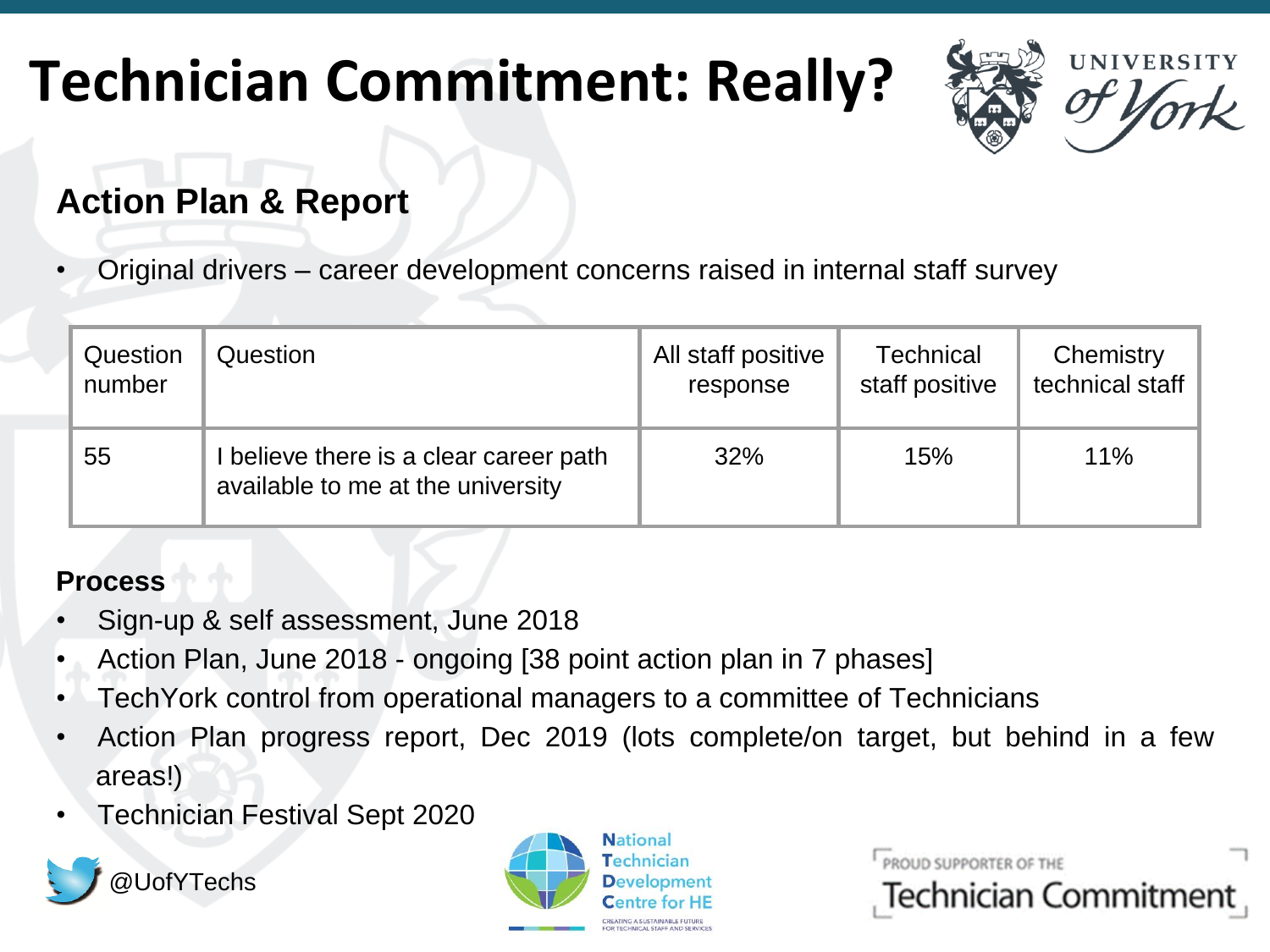# **UNIVERSITY**

#### **Visibility**

- Skills survey has made HR more aware of technical staff at the university
- TechYork is the focus of technician's voice and awareness at UoY
- TechYork are now attending all central inductions for new staff
- TechYork webpages, twitter, mugs, pens, lanyards etc.
- Facilitating positive experiences e.g. meeting more technicians, visiting other departments more than ever before, opportunities to do things like this!

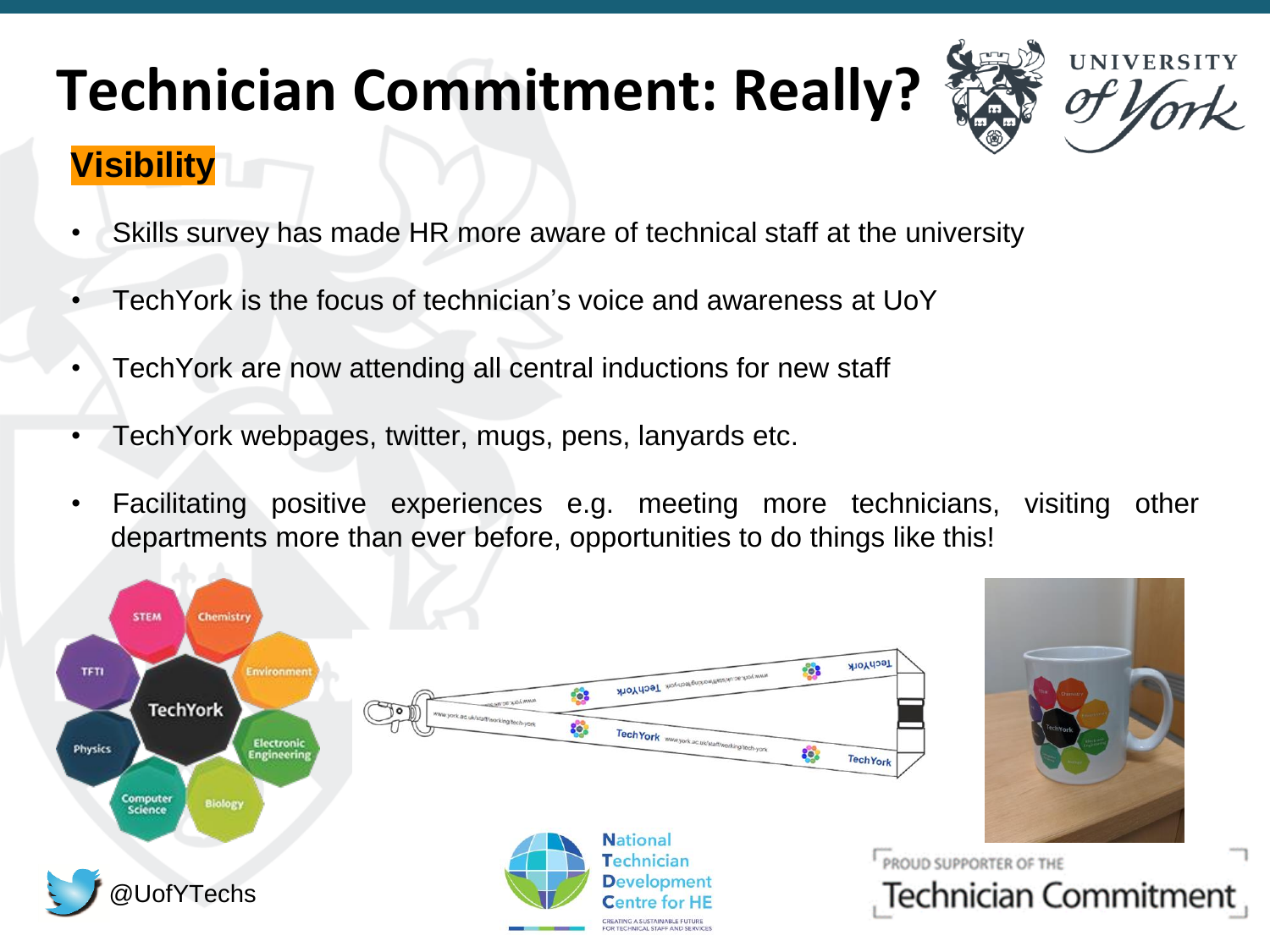

#### **Career Development**

- Work in progress role descriptors were approved in Dec 2018, live in April. To date 42 technical appointments from Grades 3 (Asst. Technician) to 8 (Dept. Operations Manager) have been made using the grade descriptor templates.
- They "show the steps, we just need to get the path in between"

| <b>Job Title</b>                                       | <b>Assistant Technician</b>                                                          | <b>Technician (Grade 4)</b>                                                                       | Technician (Grade 5)                                                                              | <b>Technical Specialist</b>                                                                | <b>Technical Team</b><br><b>Manager</b>                                                    | <b>Senior Technical</b><br><b>Specialist</b>           | <b>Senior Technical</b><br>Team Manager                                                                      | <b>Dept. Operations</b><br>Manager                                                                                          |
|--------------------------------------------------------|--------------------------------------------------------------------------------------|---------------------------------------------------------------------------------------------------|---------------------------------------------------------------------------------------------------|--------------------------------------------------------------------------------------------|--------------------------------------------------------------------------------------------|--------------------------------------------------------|--------------------------------------------------------------------------------------------------------------|-----------------------------------------------------------------------------------------------------------------------------|
| Uni of York<br><b>HERA</b>                             |                                                                                      |                                                                                                   |                                                                                                   |                                                                                            |                                                                                            |                                                        |                                                                                                              |                                                                                                                             |
| Higher<br>education<br>Technical<br>Taxonomy<br>(HETT) | Assistant<br><b>Technician</b>                                                       | <b>Technician</b><br>(Grade 4)                                                                    | <b>Technician</b><br>(Grade <sub>5</sub> )                                                        | <b>Technical</b><br><b>Specialist</b>                                                      | <b>Technical</b><br>Team<br><b>Manager</b>                                                 | <b>Senior</b><br><b>Technical</b><br><b>Specialist</b> | <b>Senior</b><br><b>Technical</b><br>Team<br><b>Manager</b>                                                  | Dept.<br><b>Operations</b><br><b>Manager</b>                                                                                |
| <b>HETT Band</b>                                       |                                                                                      |                                                                                                   |                                                                                                   |                                                                                            |                                                                                            |                                                        |                                                                                                              |                                                                                                                             |
| <b>HETT Role</b><br>Overview                           | Works primarily under supervision<br>and possess ability to solve simple<br>problems | Reflecting a higher ability and skill<br>level, works autonomously and<br>solves complex problems | Reflecting a higher ability and skill<br>level, works autonomously and<br>solves complex problems | With a management focus,<br>possesses the ability to manage<br>and plan work and resources | With a management focus,<br>possesses the ability to manage<br>and plan work and resources | of a large and multi-faceted team                      | Leads, manages and plans the work   Leads, manages and plans the work  <br>of a large and multi-faceted team | Operating at a Departmental or<br>Faculty level, manages and plans<br>work for a number of large and<br>multi-faceted teams |





**National** Technician **Development Centre for HE** ATING A SUSTAINABLE FUTURE HNICAL STAFF AND SE

PROUD SUPPORTER OF THE

**Technician Commitment**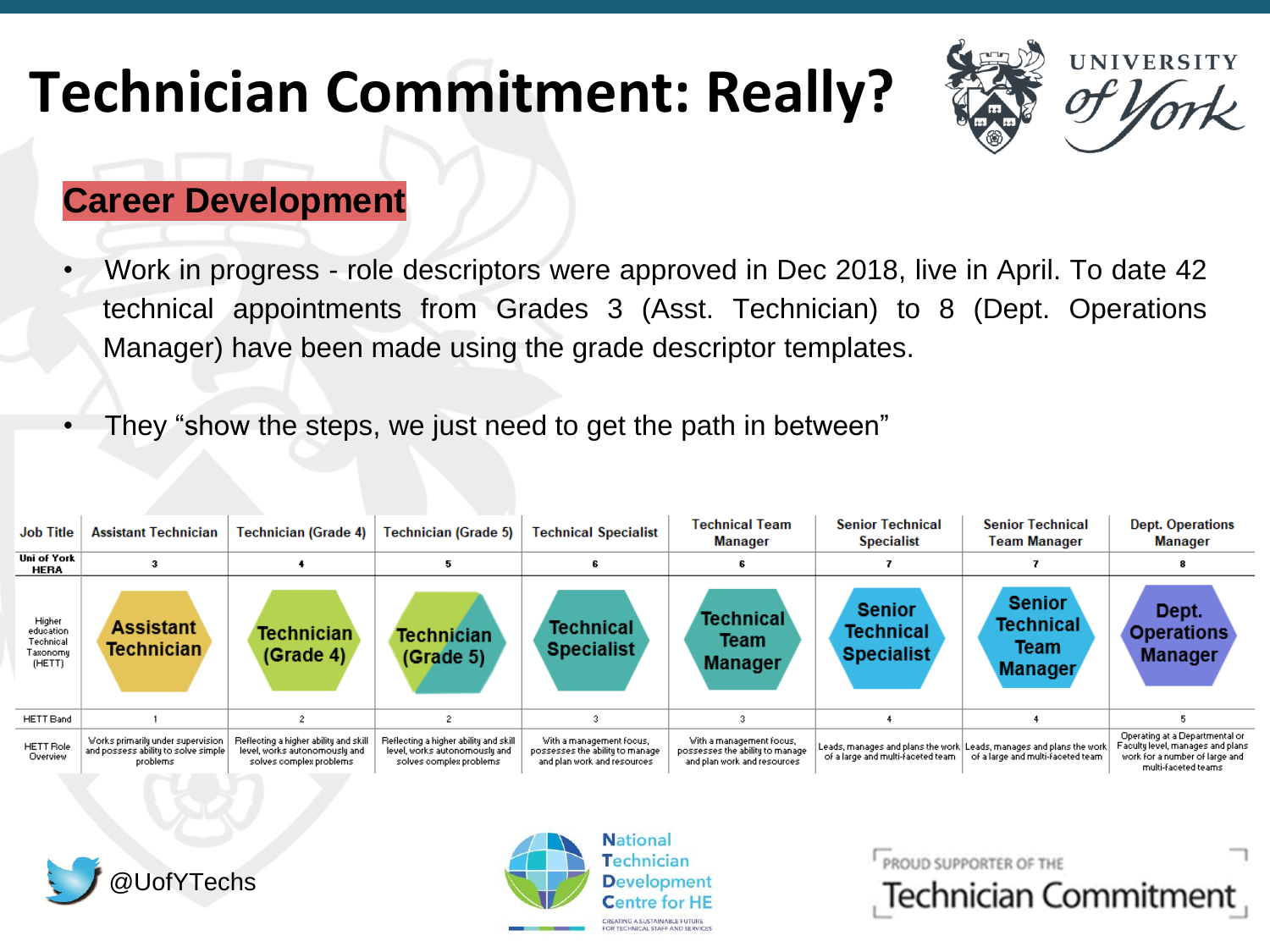

#### **Sustainability**

- NTDC Skills Survey carried out in May/June, 89% of technicians completed it and received their own personalised report
- Next step with the help of the NTDC we have another(!) action plan. Aim to present the Institute / depts. with a report of all the skills available, potential skills gaps, training opportunities etc



• Apprenticeships - as well as 2 existing apprentices in their 2nd year, there are plans for more……..





PROUD SUPPORTER OF THE **Technician Commitment**